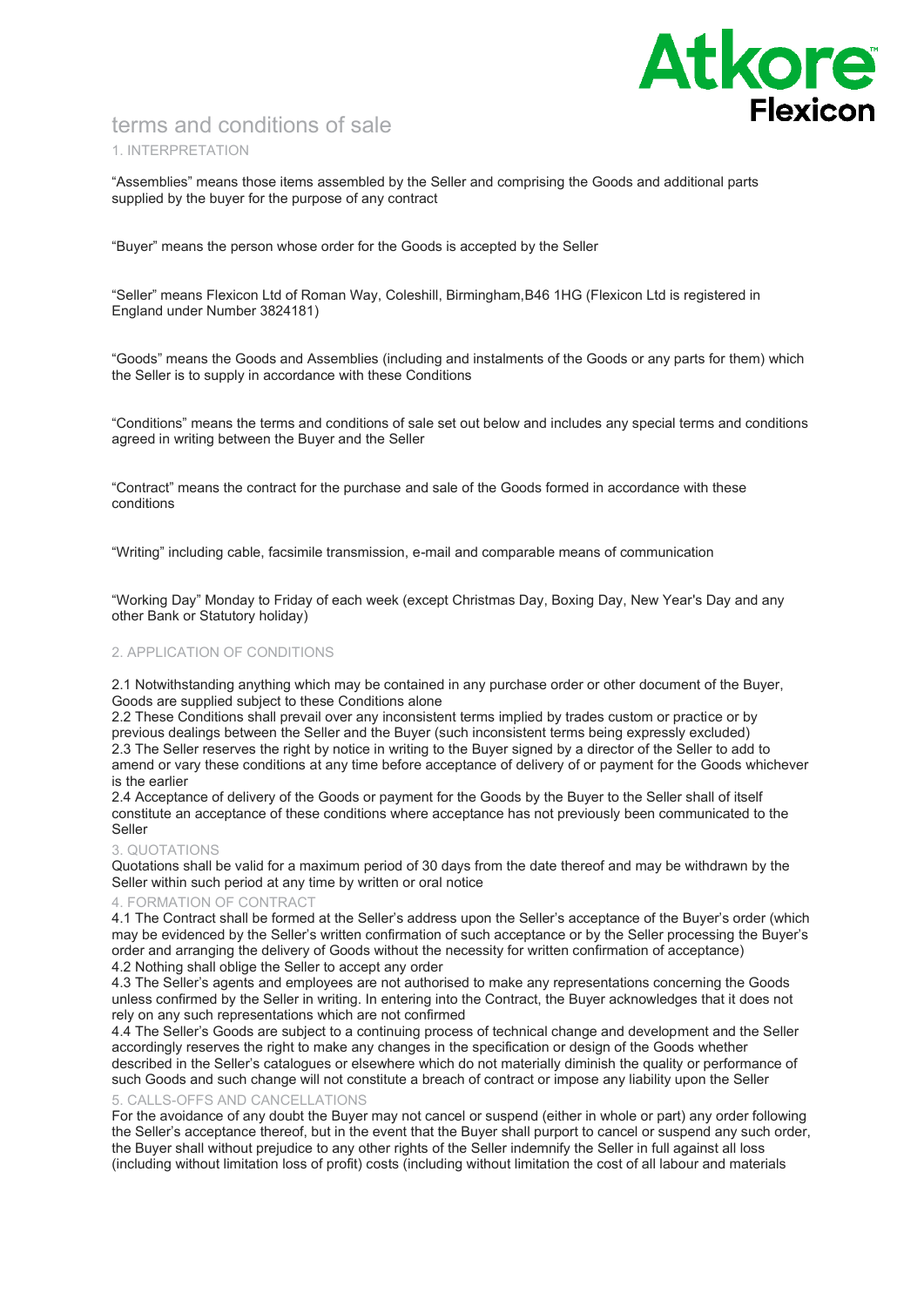used) damages, charges and expenses incurred by the Seller as a result of such purported cancellation or suspension

### 6. PRICE

6.1 The price of the Goods shall be in the edition of the Seller's Trade Price List current at the date of the Contract, subject only to the Seller's Discount and Settlement Terms (if any) agreed with the Buyer and Clause 6.2 below

6.2 If after the date of the Seller's quotation the cost to the Seller of the materials used by the Seller in the manufacture of the Goods is increased then the Seller may give notice of any such increase which the Seller is proposing to pass on to the Buyer and such notice if given shall have the effect of increasing the Seller's quoted price for the Goods. The Buyer may by notice in writing to the Seller within 7 days of the notice of such increase cancel the order and in this event the Contract shall be terminated without any liability whatsoever being incurred by the Seller or the Buyer to the other

6.3 The Seller accepts orders based upon "Minimum Order Value" and "Carriage Paid Order Value". Orders which exceed the "Minimum Order Value" but are below the "Carriage Paid Order Value" are subject to a carriage charge. Overnight and other special delivery requirements can be arranged at the Buyer's expense. Details are available from the Seller's Sales Office.

6.4 All prices are stated exclusive of VAT which will be charged at the rate prevailing at the date of the despatch of the Goods. When required, the Buyer will notify the Seller of its VAT registration number

### PAYMENT

7.1 Subject only to any special terms agreed in writing between the Buyer and the Seller (including the Seller's Discount and Settlement Terms if applicable) the Buyer shall pay the price of the Goods by the end of the calendar month immediately following the date of the Seller's invoice, and the time of payment shall be of the essence

7.2 Payment shall be made in Sterling and the Seller shall be entitled to add any bank charges incurred in connection with any currency conversion or clearance of any cheques, money orders or the like drawn on an account outside Great Britain

7.3 If the Buyer fails to make any payment on the due date, then without prejudice to any other right or remedy available to the Seller, the Seller shall be entitled to:-

7.3.1 Cancel the Contract or suspend any further deliveries to the Buyer;

7.3.2 Charge the Buyer interest (both before and after any judgement the unpaid amount at the rate of 4 per cent per annum above Lloyds TSB Bank plc base rate from time to time, until payment is made in full

7.4 In respect of all amounts outstanding and due to the Seller and without prejudice to any other remedies the Seller may have the Seller shall have a general lien on all Goods and property of the Buyer in the possession of the Seller (whether worked on or not) and shall be entitled on the expiration of 14 days' notice to the Buyer of its intention to do so to dispose of or deal with such Goods and property in such manner at such price as the Seller in its sole discretion thinks fit and to apply any proceeds towards such outstanding amounts

7.5 No payment shall be deemed to have been received until the Seller has received cleared funds

7.6 All payments payable to the Seller under this Contract shall become due immediately upon termination of this **Contract** 

7.7 The Buyer shall make all payments due under this Contract without any deduction whether by way of set-off, counterclaim or otherwise unless the Buyer has a valid Court order requiring an amount equal to such deduction to be paid by the Seller to the Buyer

7.8 The Seller may appropriate any payment by the Buyer to the Seller to such of the Goods as the Seller thinks fit despite any purported appropriation by the Buyer

### 8. PACKING AND DESPATCH

8.1 Goods will be packed by the Seller at the Seller's expense in containers which the Seller deems suitable. In the event, however, that the Buyer requests large or special packaging cases, the Seller will make an additional charge in respect of such packaging

8.2 The Seller will (unless otherwise requested in writing by the Buyer) arrange for the carriage and delivery of all consignments of the Goods. If the value of a consignment exceeds the carriage paid net value and is to be delivered on 2-3 day delivery in Great Britain, such carriage (Goods rate) will be at the expense of the Seller, otherwise the cost of such carriage will be charged by the Seller to the Buyer in addition to the price. Goods will only be delivered on 2-3 day delivery if the Seller has accepted the Buyer's order before 3pm for Goods already held in stock by the Seller (before 2pm on Friday)

8.3 The Seller does not guarantee delivery of the Goods in accordance with any delivery date requested by the Buyer, and unless specifically agreed otherwise in writing by the Seller the delivery date notified to the Buyer is approximate only and the Seller shall not be liable for any loss (including loss of profit), costs, damages, charges or expenses caused directly or indirectly by any delay in the delivery of the Goods (even if caused by the Seller's negligence)

8.4 Time for delivery shall not be of the essence of the Contract

8.5 Failure by the Buyer to take delivery of or to make payment in respect of the Goods or any one or more instalments of the Goods shall entitle the Seller to treat the whole of the Contract as repudiated by the Buyer 8.6 The Seller shall not be required to fulfil orders in the sequence in which they are placed

8.7 The Goods shall be delivered by such means as the Seller thinks fit unless the Buyer has specified in its order the details of the Contract with a carrier which it reasonably requires having regard to the nature of the Goods and other circumstances of the case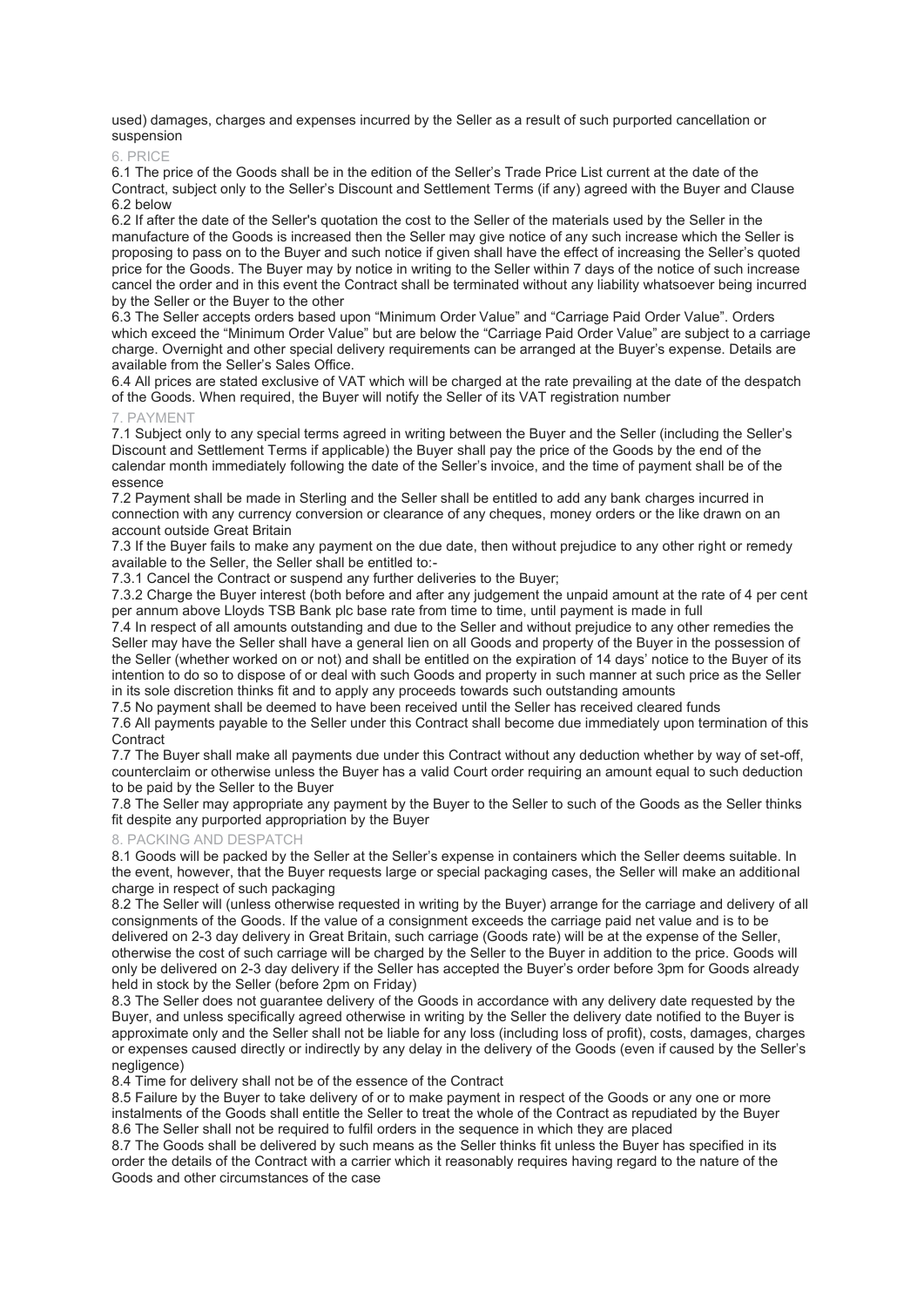8.8 The Carrier shall be deemed to be the Buyer's agent except for the purposes of Sections 44, 45 and 46 of the Sale of Goods Act 1979 (as amended)

8.9 Delivery of the Goods shall be accepted at any time of day

8.10 The Buyer will provide at its expense adequate and appropriate equipment and manual labour for off-loading the Goods

8.11 Failure by the Seller to deliver any one or more (but not all) instalments in accordance with this Contract or any claim by the Buyer in respect of any one or more (but not all) instalments shall not entitle the Buyer to treat this Contract as repudiated

# 9. LOSS OR DAMAGE IN TRANSIT OR DISCREPANCY UPON DELIVERY

9.1 The Seller will replace Goods which fail to arrive or which are delivered in a damaged condition provided that the Buyer shall notify the Seller of such non-arrival or damage in transit in writing within 5 working days of the date of delivery (or the anticipated date of delivery in the case of non-arrival). Because of the terms of the Seller's insurance policy, no claim in respect of loss or damage in transit will be accepted if not so notified as above 9.2 It is the responsibility of the Buyer to inspect the Goods upon delivery, and if the Goods do not correspond in nature or number with the Goods ordered the Buyer must notify the Seller in writing of any such discrepancy within 5 working days of the date of such delivery, failing which no claim in respect of any discrepancy will be accepted by the Seller

### 10. DEFECTIVE GOODS

10.1 The Seller warrants that the Goods will be of satisfactory quality within the meaning of the Sale of Goods Act 1979 (as amended)

10.2 It is in every instance for the Buyer to satisfy itself that the Goods ordered are fit and suitable for the purpose for which the Goods are required and no warranty or representation is given or implied as to the quality or fitness of the Goods for any particular purpose (whether or not such purpose is known to the Seller on or prior to the Goods being ordered)

10.3 The warranty contained in clause 10.1 is given subject to the Buyer notifying the Seller in writing of any defect within 5 working days of the date of delivery or where a defect was not apparent on reasonable inspection within a reasonable time after discovery of such defect and in any event within 3 months of delivery 10.4 If the Goods are defective the Buyer shall return them as soon as practicable carriage paid to the Seller's premises. If, after examination by the Seller, it is established that the Goods are defective than the Seller will refund the Buyer the cost of the carriage

10.5 Where any valid claim in respect of any Goods which is based on any defect in the quality or condition of the Goods or their failure to meet specification is noted to the Seller in accordance with these Conditions, the Seller will refund to the Buyer the price paid or, at the Seller's absolute discretion shall replace the Goods free of charge 10.6 Defects in Goods delivered shall not be ground for cancellation by the Buyer of any Contract or the remainder of any order

10.7 If the Seller complies with Condition 10.5 it shall have no further liabilities for breach of warranty in Condition 10.1 in respect of the quality of the Goods

### 11. EXTENT OF SELLER'S LIABILITY

11.1 The following provisions and the provisions of Condition 10 set out the entire liability of the Seller (including any liability for the acts or omissions of its employees, agents and sub-contractors) to the Buyer in respect of: 11.1.1 any breach of these terms and conditions; and

11.1.2 any representation, statement or tortuous act or omission including negligence arising under or in connection with the Contract

11.2 All warranties, conditions and other terms implied by statute or common law (save for the conditions implied by Section 12 of the Sale of Goods Act 1979 (as amended) are excluded from the Contract

11.3 Nothing in these terms and conditions excludes or limits the liability of the Seller for death or personal injury caused by the Seller's negligence or fraudulent misrepresentation THE BUYER'S ATTENTION IS IN PARTICULAR DRAWN TO THE PROVISIONS OF CONDITIONS 11.4

11.4 Subject to Conditions 11.2 and 11.3:

11.4.1 The Seller's total liability in contract, tort (including negligence or breach of statutory duty), misrepresentation or otherwise, arising in connection with the performance or contemplated performance of this Contract shall be limited to the price paid for the Goods; and

11.4.2 The Seller shall not be liable to the Buyer by reason of any representation or any implied warranty, condition or other term or any duty at law or under the express terms of this Contract for loss of profit, loss of business, depletion of goodwill or for any indirect or consequential loss, damage, costs, expenses or other claims for consequential compensation whatsoever (whether caused by the negligence of the Seller, its employees, agents or sub-contractors) which arise out of or in connection with the Contract

### 12. RISK AND TITLE

12.1 Risk of damage to or loss of the Goods shall pass to the Buyer at the time of delivery to the Buyer's premises or, if the Buyer wrongly fails to take delivery of the Goods, at the time when the Seller has tendered delivery of the Goods

12.2 Notwithstanding delivery and the passing of risk in the Goods, the property in any Goods supplied will not pass to the Buyer until the Seller has received payment in full in cash or cleared funds

12.3 Until such time as the property in the Goods passes to the Buyer, the Buyer shall hold the Goods on a fiduciary basis as the Seller's bailee, and shall keep the Goods separate from those of the Buyer. The Buyer shall keep the Goods and any part thereof insured in the amount of the price at which the Goods are sold to the Buyer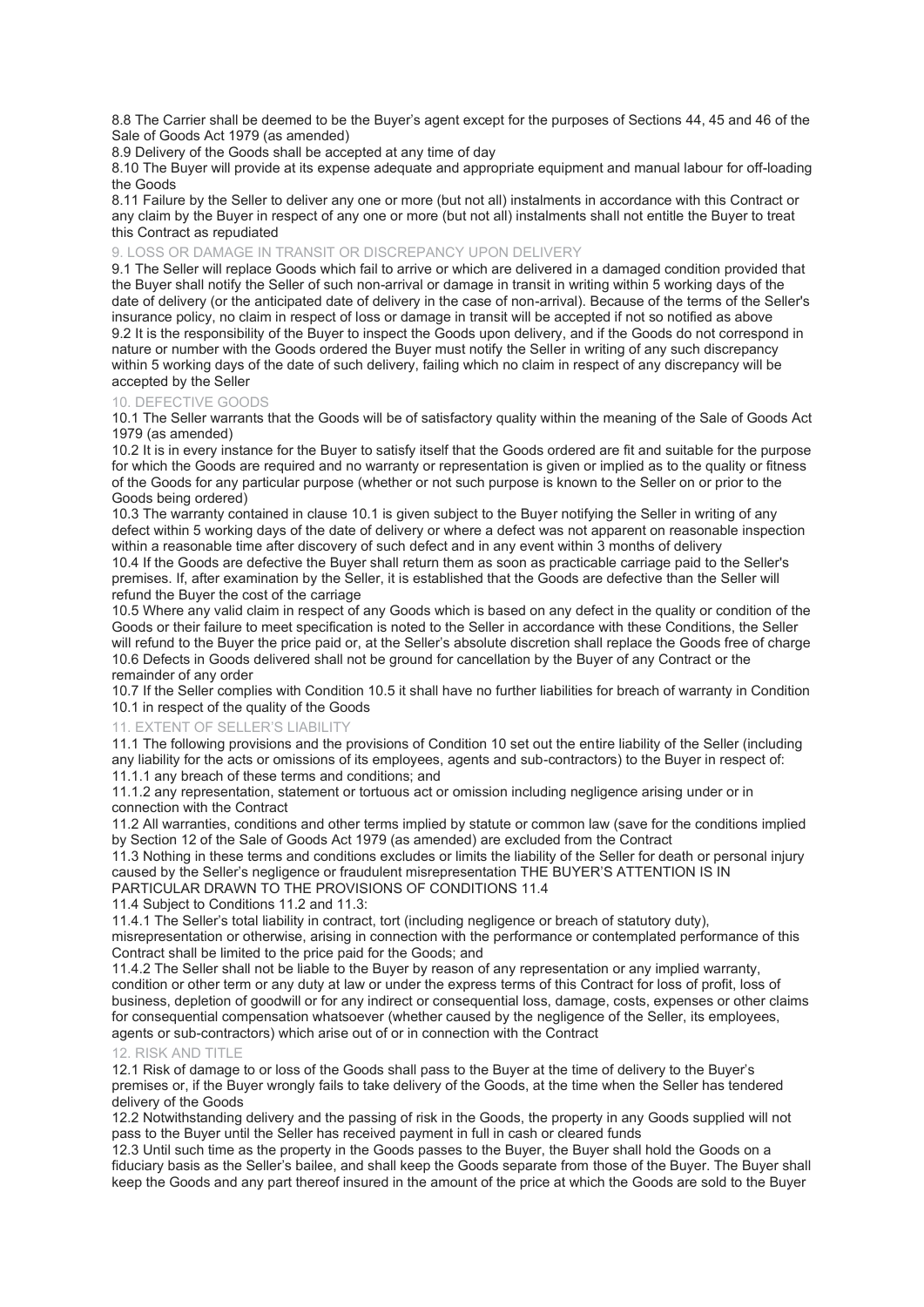against all insurable risks and shall account to the Seller for any monies relating to the Goods and any part thereof received under such policy of insurance forthwith upon receipt of the same and pending such account shall hold such monies on trust for the Seller and pay them into a separate bank account designated as a trust account for the Seller. Any account of monies by the Buyer in accordance wit the terms of this sub-condition received by the Seller shall not discharge the Buyer's liability to pay the price for the Goods plus any interest accrued in accordance with sub-condition 7.3.2 above but shall be set off against such liability

12.4 Until such time as the property in the Goods passes to the Buyer, the Buyer shall be entitled to resell or use the Goods in the ordinary course of its business. Any sale shall be a sale of the Seller's property on the Buyer's own behalf and the Buyer shall deal as principal when making such a sale

12.5 Until such time as the property in the Goods passes to the Buyer, the Seller shall be entitled at any time to require the Buyer to deliver up the Goods to the Seller and, if the Buyer fails to do so forthwith, to enter upon any premises of the Buyer or any third party where the Goods are stored and repossess the Goods

# 13. FORCE MAJEURE

The Seller shall have the right to cancel or delay delivery or to reduce the amount delivered if it is prevented from or hindered in or delayed in delivery by normal route or means of delivery of the Goods of the description covered by this Contract through any circumstances beyond its reasonable control including but not limited to strikes, lock-outs, accidents, war, act of God, fire, reduction in or unavailability of power at manufacturing, plant, breakdown of plant or machinery or shortage or unavailability of raw materials from normal sources or routes of supply

# 14. MISCELLANEOUS

14.1 Any notice required or permitted to be given by either party to the other under these Conditions shall be in writing addressed to that other party at its registered office or principal place of business 14.2 If any provision of these Conditions is held by any competent authority to be invalid or unenforceable in whole or in part the validity of the other provisions of these Conditions or the remainder of the provision in question shall not be affected thereby

#### 15. LAW

The Contract shall be governed by and construed in all respects in accordance with English Law and the Seller and the Buyer irrevocably submit themselves to the exclusive jurisdiction of the English Courts

# 16. DIMENSIONS

Dimensions specified by the Seller are to be treated as approximate only unless the Buyer specifically states in writing that exact measurements are required. Conduit is measured under light tension and reels have a tolerance of +/- 2%. For length tolerances of cut lengths contact Flexicon. Tolerance on quantity of Fittings is +/- 2%.

### 17. SAMPLE/DESCRIPTION

Unless otherwise agreed in writing signed by a director of the Seller any contract hereunder shall not be a sale by sample or samples submitted and descriptions or illustrations in trade literature or catalogues or examples of the Goods shall be treated as showing type, class and general character only and not as importing conditions or warranties as to substance, quality, performance, colour or size and any failure of the Goods to conform with such descriptions, illustrations or examples shall not constitute any breach of contract on the part of the Seller

### 18. CONFIDENTIAL INFORMATION

All drawings, documents, confidential records, computer software and other information supplied by the Seller are supplied on the express understanding copyright is reserved to the Seller and that the Buyer will not without the prior written consent of the Seller either give away, loan, exhibit, sell, exchange or deal with any such drawings, documents, records, software or other information or extracts therefrom or copies thereof or use them in any way except in connection with the Goods in respect of which they are supplied

#### 19. CUSTOMER'S DRAWINGS

19.1 The Buyer shall be solely responsible for ensuring that all drawings, information, advice and recommendations given to the Seller either directly or indirectly by the Buyer or by the Buyer's agents, servants, consultants or advisers are accurate, correct and suitable. Examination or consideration by the Seller of such drawings, information, advice or recommendations shall in no way limit the Seller's responsibility hereunder unless the Seller specifically agrees in writing to accept responsibility

19.2 The Buyer shall indemnify the Seller from and against all actions, claims, costs, damages and proceedings which arise due to the manufacture of the Goods and the drawings or specifications of the Buyer where such drawings or specifications are at fault or where it is alleged that they involve an infringement of patent copyright registered design copyright or any other intellectual property right

### 20. DATA AND TECHNICAL INFORMATION

The information contained in the advertising sales and technical literature issued by the Seller may be relied upon to be accurate in the exact circumstances in which it is expressed otherwise any illustrations, performance details, examples of installations and methods of assembly and all other technical data in such literature are based on experience and upon trials under test conditions and are provided for general guidance only

### 21. SUB-CONTRACTORS

The Seller shall be entitled without the prior consent of the Buyer to sub-contract the whole or any part of the Contract or to employ any independent contractor to perform its obligations under the Contract and in so doing none of the obligations accepted hereunder by or the rights conferred on the Buyer shall in any way be negative or varied